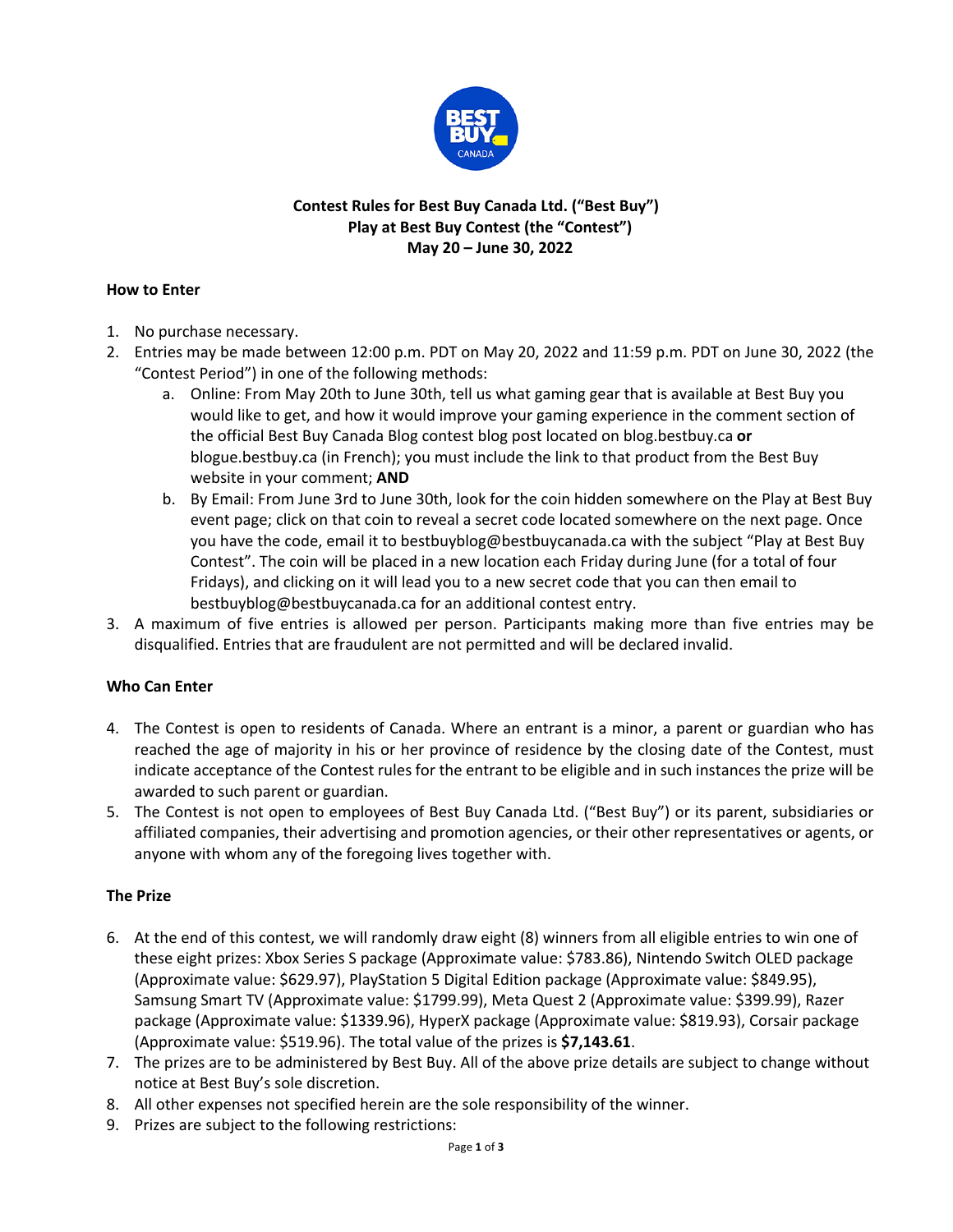- a. Each prize is non-transferable, non-exchangeable, not redeemable for cash and no component thereof is convertible to cash;
- b. Each prize must be accepted as awarded and may not be sold; and
- c. Best Buy reserves the right to substitute any of the prizes with a prize of equivalent retail value in the event the prizes are not reasonably available at their discretion.

## **Contest Draw**

- 10. The contest will take place from May 20, 2022 at 12:00 p.m. PDT until June 30, 2022 at 11:59 p.m. PDT. The winners will be selected by random draw from all eligible entries submitted as provided in these Contest Rules. Draw will be made at 10:00 a.m. PDT on July 5<sup>th</sup>, 2022.
- 11. Following the draw, the selected entrants will be contacted in a response to their contest entry.
- 12. In order to receive a prize, the selected entrants must:
	- a. respond to the prize notification email or telephone call within forty-eight (48) hours of transmission;
	- b. correctly answer, unaided, a time-limited, mathematical skill-testing question; and
	- c. sign and submit a declaration to Best Buy within 5 days of receipt of the Prize Acceptance and Acknowledgement Form stating that he/she:
		- i. has read, understands and complies with the Contest rules;
		- ii. releases and discharges Best Buy, Xbox, Turtle Beach, Nintendo, Logitech, PlayStation, ASTRO Gaming, Samsung, Meta, Razer, HyperX, Corsair, subsidiaries, affiliates, officers, directors, employees, and agents (collectively, the "Released Parties"); and
		- iii. consents to the announcement of the winner's name and the use by or on behalf of Best Buy of the winner's name, address, photograph, likeness, voice or statements, and/or use of winning room for advertising and promotional purposes without any further compensation to the winner.
- 13. If the prize winner fails to comply with any of the requirements set out in paragraph 12, their applicable prize will be automatically forfeited, and another entrant will be selected by random draw.
- 14. The chances of winning a prize depend on the number of eligible entries received.

# **Consent to Personal Information Use and Disclosure**

- 15. By entering the Contest, participants consent to Best Buy's collection, use and disclosure of the personal information provided in Contest entries for the administration of the Contest and in aggregated, nonpersonal form in order to create reports regarding Contest entrant demographics and consumer habits, which reports Best Buy's may disclose to others.
- 16. Participants who indicate on their entry form that they wish to receive Best Buy's e-newsletter further consent to the collection, use, and disclosure of their personal information (including their email address) by Best Buy for the purpose of providing the e-newsletter. Signing-up for the e-newsletter will not affect the odds of winning.

#### **Disclaimer and Liability Exclusion**

- 17. Best Buy and its parents, subsidiaries and affiliates will not, under any circumstances, be responsible for, or liable to any Contest entrant or any other person for
	- a. any erroneous, lost, damaged, late, incomplete, misdirected, deleted, defective, or altered Contest entries, regardless of the cause;
	- b. any failure for any reason whatsoever of the selected entrant to receive a prize notification email;